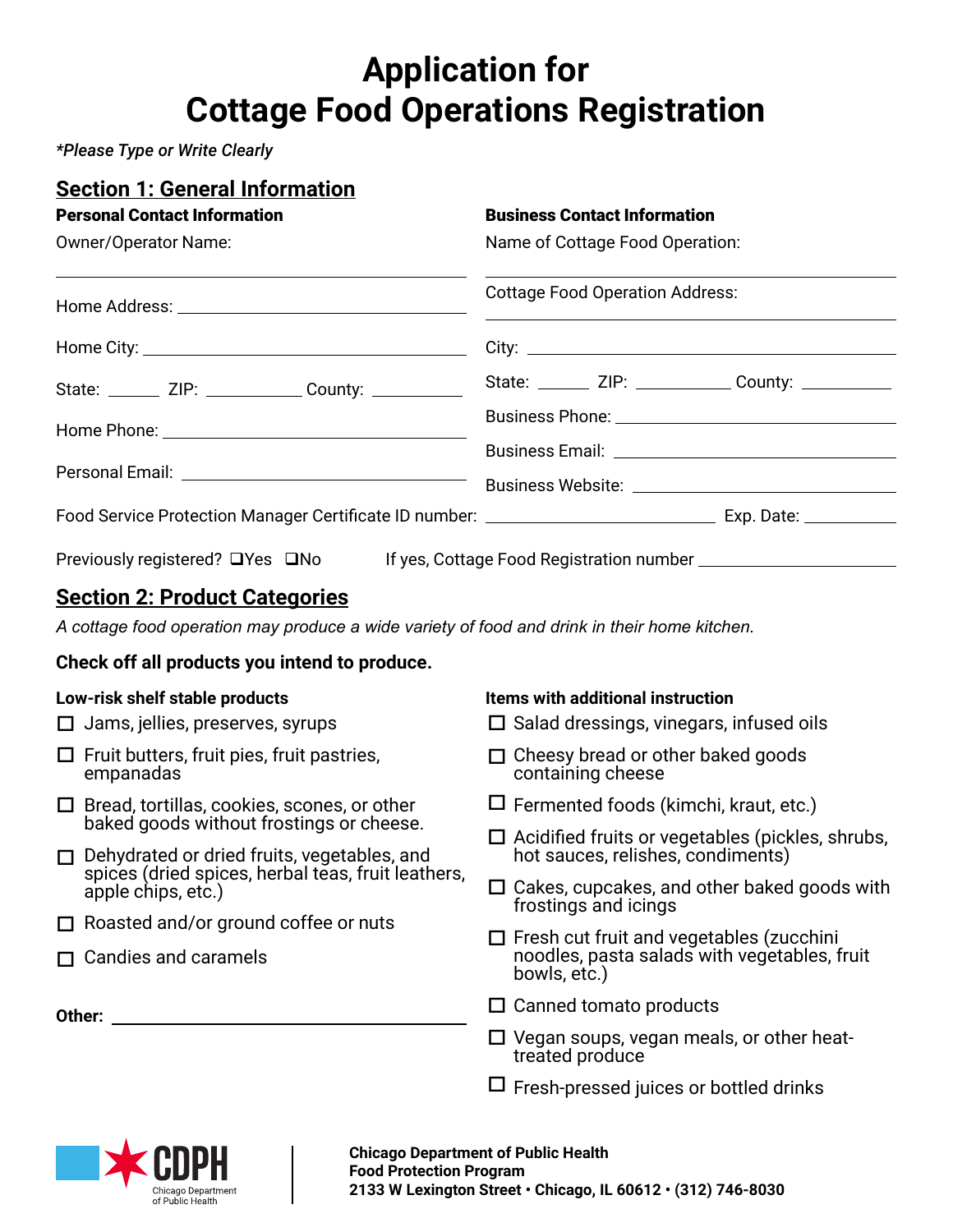### **Section 3: Sales Avenues**

Food and drink produced by a cottage food operation shall be sold directly to consumers for their own consumption and not for resale. Sales to retail stores, such as restaurants, grocery stores, or bakeries; to third party distributors for resale; or to third party distributors that deliver products on your behalf are prohibited. Sales of cottage foods are limited to within the state of Illinois. A cottage food operation may sell products outside of the municipality or county where the cottage food operation is located. A copy of your certificate of registration must be available upon request by IDPH and any local health department.

### **Indicate how you will sell your products. Check all that apply.**

 $\Box$  Pick-up from my home or farm (Note: Cottage food businesses selling from their home may be prohibited from some sales activities at home by local laws that apply to all cottage food operations. Check with your unit of local government about requirements on parking, signage, customer counts, etc.). On-farm store  $\Box$  Delivery to or pick-up from a third-party private property with consent of the property holder (i.e., drop off/pick-up location/pop-up stand).  $\square$  Online sales  $\Box$  Delivery directly to customer  $\square$  Farmers market/fairs/festivals/pop up stand/public event □ Shipping (Each cottage food product that is shipped must be sealed in a manner that reveals tampering, including, but not limited to, a sticker or pop top. Cottage foods may not be shipped across state lines.) □ Other:

*If you selected "Shipping" from above, describe how you will seal your product in a manner that reveals tampering:*

# **Section 4: Signage**

At the point of sale, notice must be provided in a prominent location that states the following: *"This product was produced in a home kitchen not inspected by a health department that may also process common food allergens. If you have safety concerns, contact your local health department."* At a physical display, notice shall be a placard. Online, notice shall be a message on the cottage food operation's online sales interface at the point of sale.

### **Indicate the ways in which you will notify customers at point of sale:**

- $\square$  Prominent placard at my booth/stall (8in x 10in minimum).
- $\Box$  Signage placed prominently at the pick-up location at my home/farm (8in x 10in minimum).
- $\Box$  Language placed prominently at the point of sale on my website or sales platform.
- $\square$  Other:

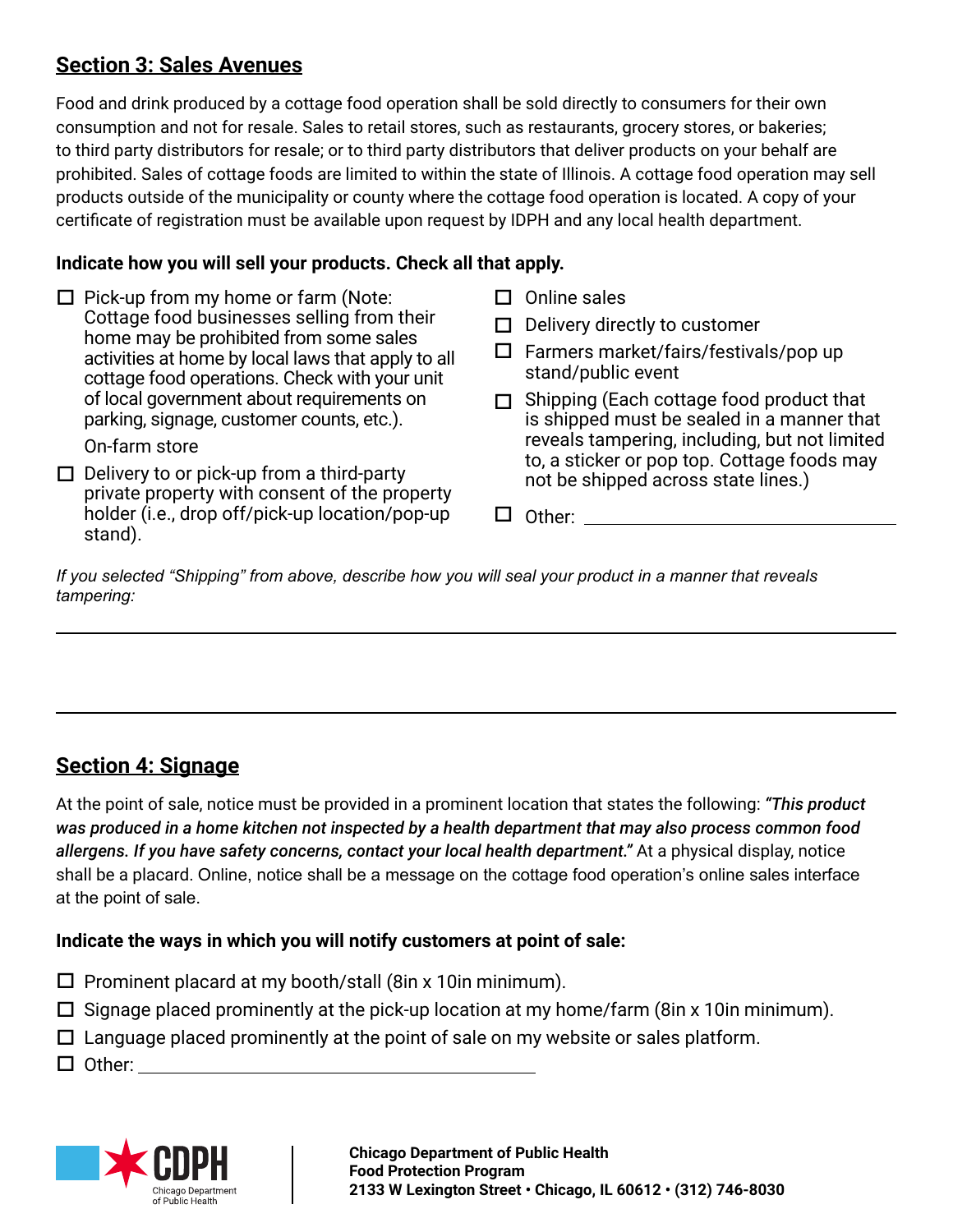### **Section 5: Labeling**

All cottage food products must be pre-packaged in the home kitchen. The food packaging must conform to the labeling requirements of the Illinois Food, Drug, and Cosmetic Act, and must contain the following phrase in prominent lettering: *"This product was produced in a home kitchen not inspected by a health department that may also process common food allergens. If you have safety concerns, contact your local health department."* 

#### **Special Labeling Opportunity for Local Ingredients**

Are you using any ingredients grown or raised on an Illinois farm and purchased directly from the farmer? If so, you are entitled and encouraged to use the following terminology on your label: **Illinois Grown, Illinois-Sourced, Illinois Farm Product**

#### **Request for a labeling exemption**

Cottage food operators may request an exemption from product packaging for foods that are not easily packaged (i.e., wedding cakes), for foods that are more suited to bulk containers or display cases (i.e., donuts or scones), or for other reasons. If the exemption is granted, the cottage food producer must include all labeling requirements on a receipt or similar document that is delivered to that consumer with the product, and the cottage food warning sign must still be present at point of sale. The local health department has the authority to accept or deny the exemption request.

 $\Box$  Request for product packaging exemption

**List the products for which you are requesting an exemption and provide a rationale:**

### **Section 6: Employees**

Employees are allowed under cottage food law. All persons that prepare or package food must have their Certified Food Protection Manager (CFPM) Certificate. The CFPM is not required for employees that handle sales, marketing, administration, orother facets of the business.

#### **List the persons that prepare or package food:**

| Name:<br><u> 1989 - Johann Stein, mars an deutscher Stein († 1958)</u>                                                         | CFPM number: _________________ | $Exp.$ Date: $\_\_$ |
|--------------------------------------------------------------------------------------------------------------------------------|--------------------------------|---------------------|
|                                                                                                                                |                                |                     |
| Name:<br><u> 1980 - Jan Stein Harry Stein Harry Stein Harry Stein Harry Stein Harry Stein Harry Stein Harry Stein Harry St</u> | CFPM number: _____________     | Exp. Date:          |
|                                                                                                                                |                                |                     |
| Name:                                                                                                                          | CFPM number:                   | Exp. Date:          |
|                                                                                                                                |                                |                     |

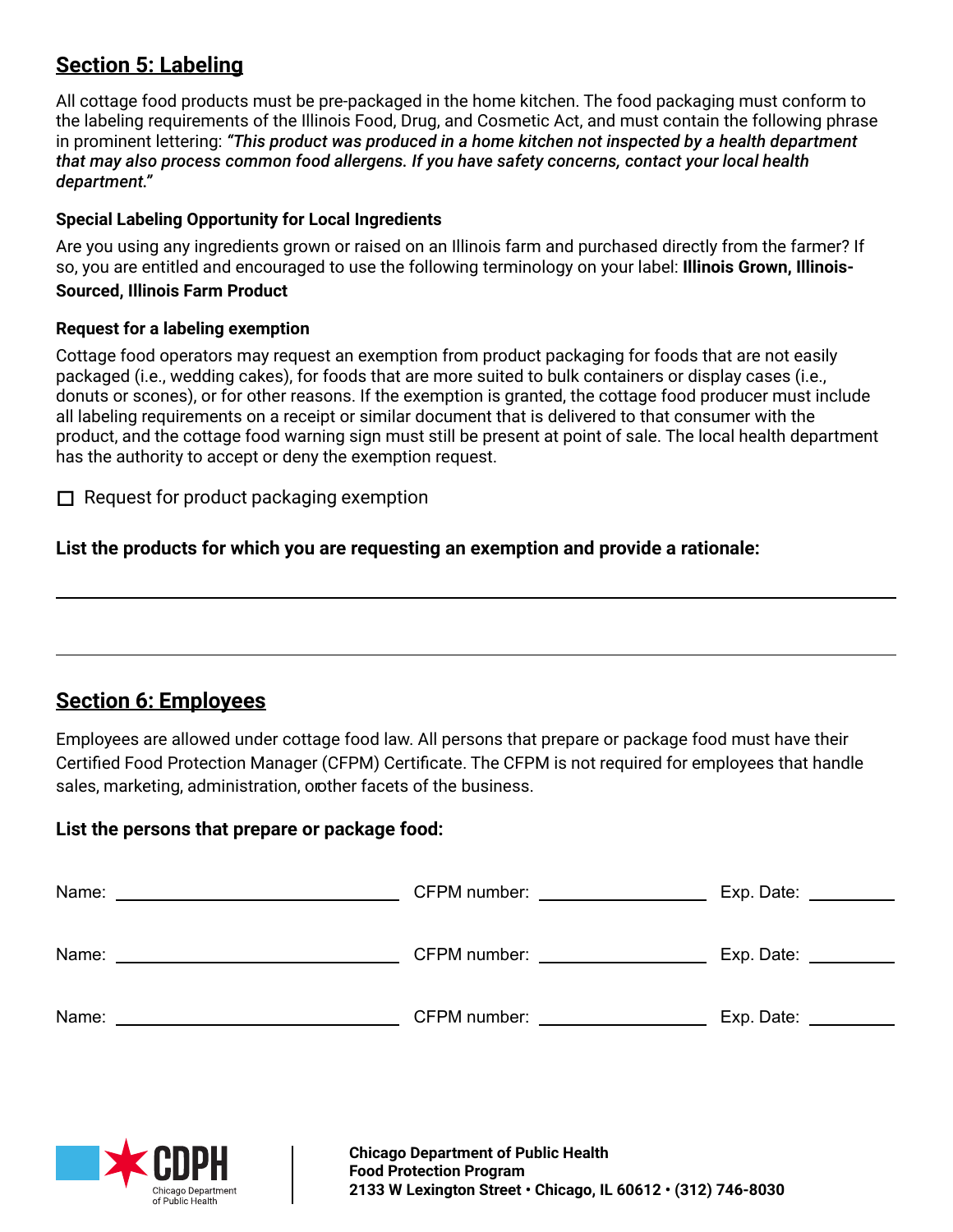# **Section 7: Checklist of Required Information**

- □ A copy of a valid Food Service Protection Manager Certificate.
- $\Box$  A product label for each product category selected in Section 2, demonstrating that you are complying correctly with labeling regulations.
- $\Box$  If on a private water supply, a copy of water test results showing satisfactory E. coli/coliform bacteria results.
- $\Box$  If producing acidified or fermented foods (pickles, kraut, kimchi, etc.), one of the following:
	- a. A completed food safety plan and representative pH Test for each product with a different food safety process.

*Example:* Delia makes pickled cucumbers, pickled beets, kimchi, and hot sauces. Each of these four products requires a different process to make. She will need to submit a food safety plan and pH test for all four products.

**Example:** Janae makes a pickled cucumber recipe that has five different variations (one with dill, one with jalapenos, one with more sugar, one with stevia, and one with ginger). Although the recipes vary slightly, the pickling process is the same for all five recipes. Janae must submit just one food safety plan and a pH test for atleast one pickle recipe as evidence that her process is safe. A pH test and food safety plan are not required for all five recipe variations.

b. An approved recipe from the U.S. Department of Agriculture (USDA) National Center for Home Food Preservation or the cooperative extension office of any state.

 $\Box$  If producing canned tomatoes or canned tomato products (i.e., salsa, pasta sauce, etc.), one of the following:

- a. pH test for each canned tomato recipe
- b. An approved canning recipe from the USDA National Center for Home Food Preservation or the cooperative extension office of any state.
- □ A registration fee may be assessed later not to exceed \$50.
- □ Submit the Cottage Food Operation Home Self-Certification Checklist

### **Section 8: Owner Statement**

 $\Box$  The information provided in this application accurately represents my operation. I understand that I must grant a local health official access to my residence for the purpose of inspection in the event of an illness outbreak, upon notice from a different local health department, or if IDPH or a local health department has reason to believe that an imminent health hazard exists, or that a cottage food operation's product has been found to be misbranded, adulterated, or not in compliance with the conditions for cottage food operations set forth in section 4 of the IL Food Handling Regulation Enforcement Act (FHREA), effective 1-1-22.

 $\Box$  I understand that if an inspection is warranted, I may be charged a fee by the health department.

#### **Failure to submit the required documentation will result in the delay of application approval.**

| Sign<br>$ -$<br>-<br>. | ---- |  |
|------------------------|------|--|
|                        |      |  |